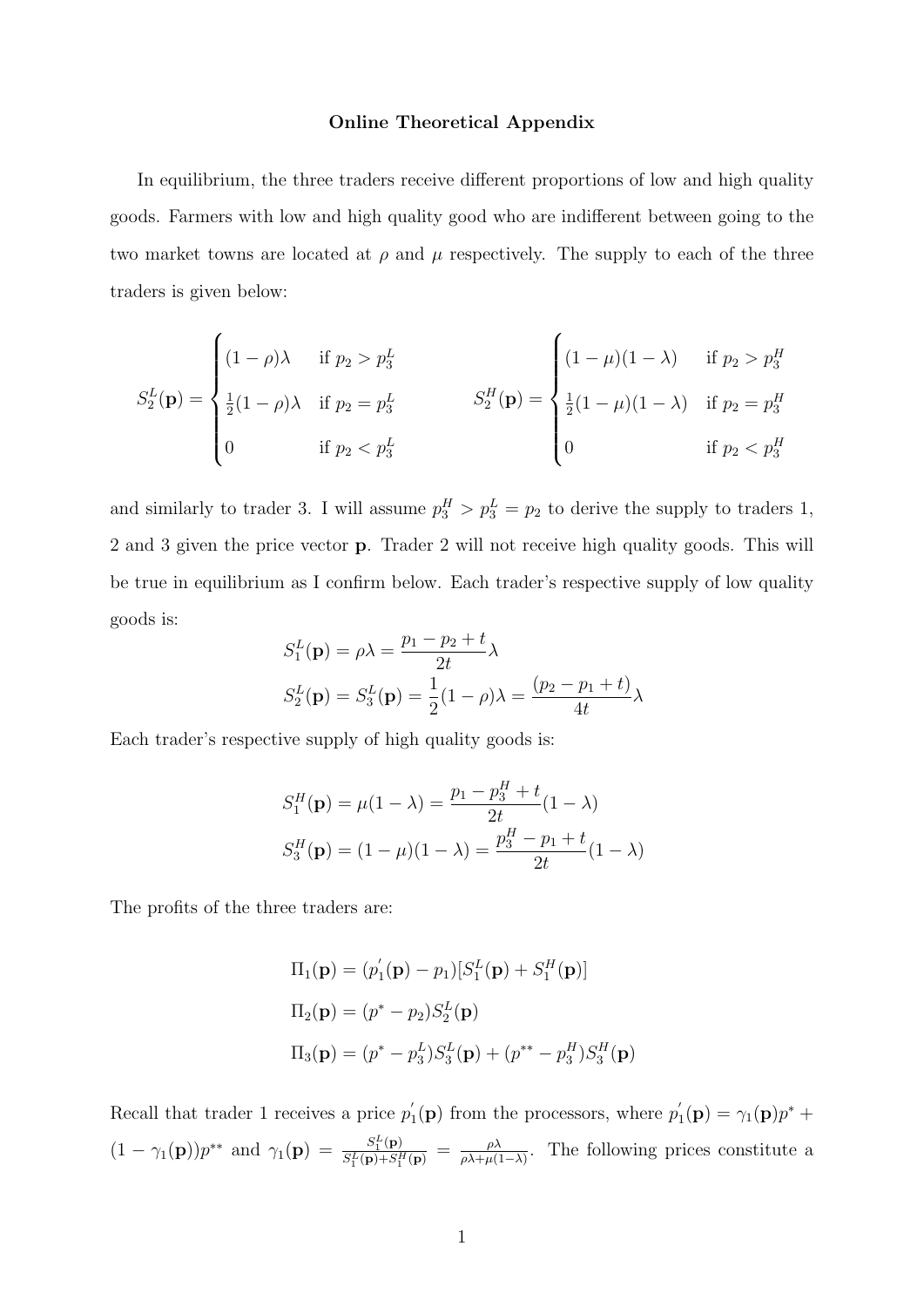unique pure-strategy Nash equilibrium if and only if  $t < \frac{\lambda}{3}(1 + \lambda)(p^{**} - p^*)$ :

$$
p_2 = p_3^L = p^*
$$
  
\n
$$
p_1 = \frac{3((1 - \lambda)p^{**} - t) + \lambda(t + 4p^*)}{3 + \lambda}
$$
  
\n
$$
p_3^H = \frac{3(p^{**} - t) + \lambda(2p^* - p^{**})}{3 + \lambda}
$$

Note that trader 1 offers a price based on the proportion of low and high quality goods it attracts. The introduction of a third trader who is able to verify quality, drives down the price of low quality good to the marginal value of low quality, given by  $p^*$ . The price offered by trader 2 is then too low for it to attract any high quality goods.

In equilibrium, traders 2 and 3 charge the same competitive price:  $p_2 = p_3^L = p^*$ . The proof is as follows: Consider, for example,  $p_3^L < p_2 < p^*$ , then trader 3 has no supply, and its profit is zero. On the other hand, if trader 3 charges  $p_3 = p_2 + \varepsilon$  where  $\varepsilon$  is positive and "small", it obtains the entire supply of low quality good and has a positive profit margin of  $p^* - p_2 - \varepsilon$ . Therefore, trader 3 cannot be acting in its own best interest if it charges  $p_3^L$   $\langle p_2 \rangle$   $\langle p^* \rangle$ . Now suppose that,  $p_3^L = p_2 \langle p^* \rangle$ , then the profit of trader 3 is  $(p^* - p_3^L)(1 - \rho)/2$ . If trader 3 increases its price slightly to  $p_3^L + \varepsilon$ , its profit becomes  $(p^* - p_3^L - \varepsilon)(1 - \rho)$  which is greater for small  $\varepsilon$ . In this situation, the market share of the trader increases in a discontinuous manner. Trader 3 will not charge more than its marginal value for low quality good  $p^*$  (it would make a negative profit if it did). Trader 2 cannot distinguish between quality. If it charged an  $\varepsilon$  above  $p^*$ , while trader 3 charged p<sup>\*</sup>, it would attract all low quality farmers. In this case,  $\gamma_2 \rightarrow 1$ , and the resale price for trader 2 (which was  $p'_2 = \gamma_2 p^* + (1 - \gamma_2) p^{**}$ ) reduces to  $p^*$ . Thus, trader 2 will also not charge more than its marginal value for low quality good  $p^*$  (otherwise it would make negative profits). Hence  $p_2 = p_3^L = p^*$ .

In addition, if  $p_3^H > \lambda p^* + (1 - \lambda)p^{**}$  (the maximum price that trader 2 can offer without making negative profits), then trader 2 has no incentive to deviate. The prices exist in equilibrium if and only if  $t < \frac{\lambda}{3}(1 + \lambda)(p^{**} - p^*)$ . This condition is more likely to be satisfied if t is low relative to the difference between competitive prices of high and low quality good. In other words, the ratio of transport costs to the price difference between